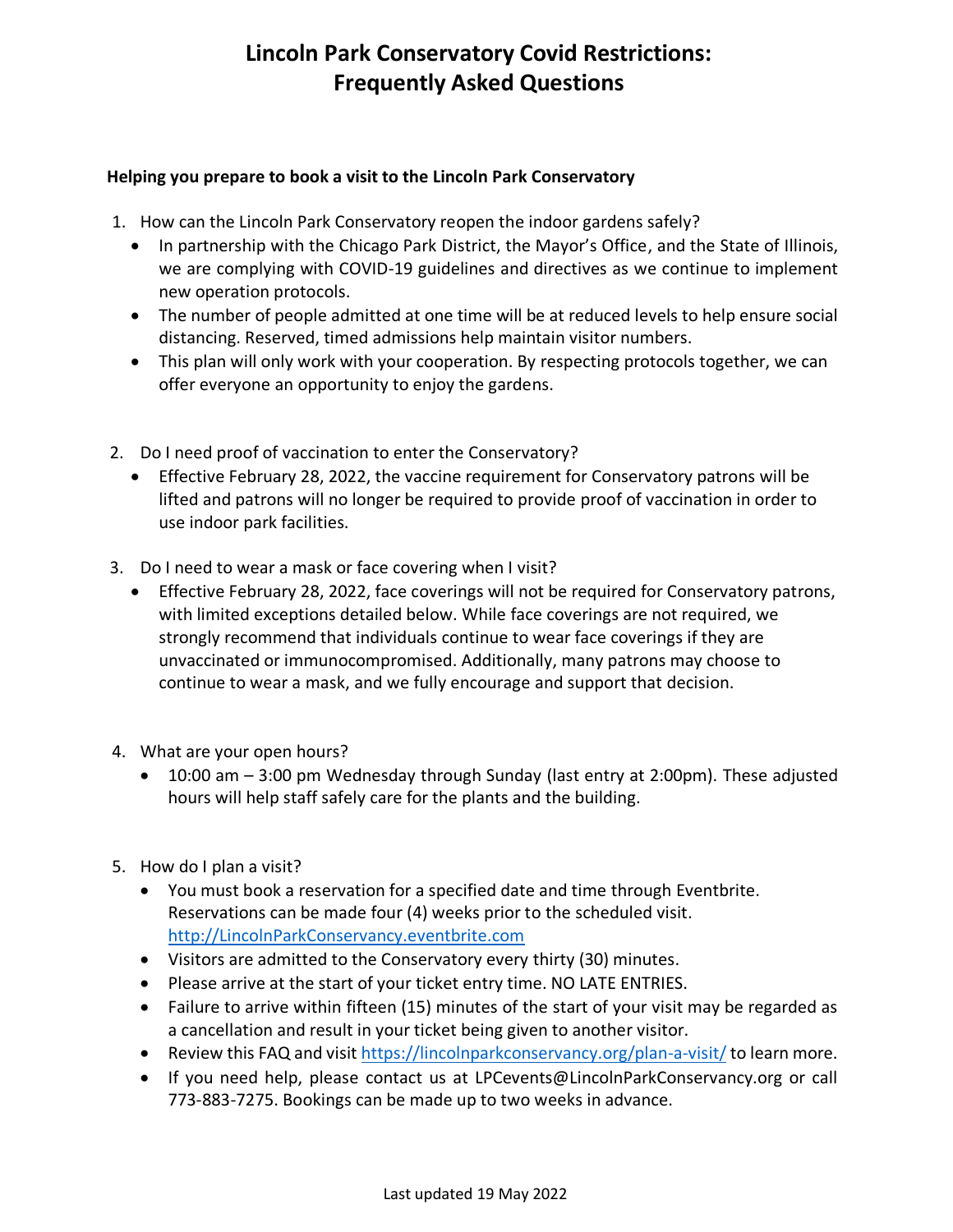## **Lincoln Park Conservatory Covid Restrictions: Frequently Asked Questions**

- 6. Can I walk up and book a visit?
	- Frequently, tickets become available during the day. Ask Conservancy staff about daily availability. Or check the website: [http://LincolnParkConservancy.eventbrite.com](http://lincolnparkconservancy.eventbrite.com/)
- 7. What if I book a visit, but then need to cancel or change my reservation?
	- If you need to make a change to or cancel your booking, please visit Eventbrite at any time and cancel your ticket. [http://LincolnParkConservancy.eventbrite.com](http://lincolnparkconservancy.eventbrite.com/)
	- We will work with you to reschedule. Email: [LPCevents@LincolnParkConservancy.org](mailto:LPCevents@LincolnParkConservancy.org)
- 8. How many people can I bring with me on my visit?
	- Reservations can be made for parties of up to 10 people.
	- When reserving a time, please indicate the number of children, adults, and seniors in your party.
	- Every person, including infants, in your party must be included in your reservation to help us manage capacity.
- 9. What time should I arrive? What if I arrive early or late?
	- You should arrive as close as possible to the start of your reservation time.
	- If you miss your reservation start time, your ticket may be cancelled and given to another visitor.
	- Please be prepared to wait in a line outside. Have your reservation ready to show on your phone or state your name when you check in.

10. What is the admission fee?

- There is no admission fee. We encourage donations from those who are able to give.
- Suggested donation is \$10 per adult and \$5 per child.
	- On-line donations are strongly encouraged to minimize the time spent in the entry and can be made here: [http://weblink.donorperfect.com/LPConservatory](http://lincolnparkconservancy.eventbrite.com/)
	- Or text: Conservatory to 855-253-9843 to make a donation.
	- Cash, checks, and credit cards can be taken in the lobby.
	- Your donation helps us keep the Conservatory free.

11. Will restrooms and drinking fountains be available?

- Restrooms are open and are located in our Lobby.
- Water fountains are unavailable at this time.